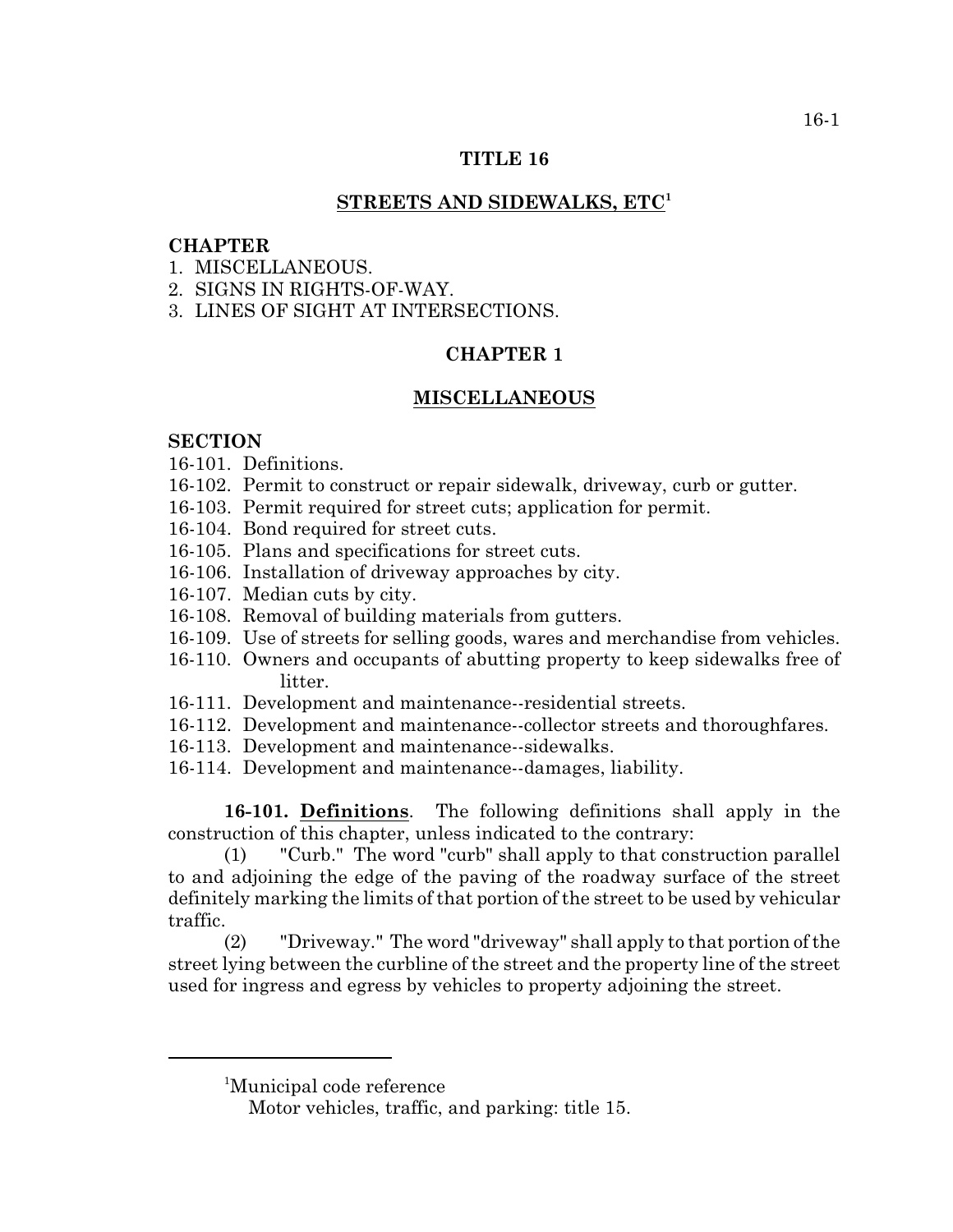(3) "Gutter." The word "gutter" shall apply to that construction adjoining the curb and forming a part of the street surface used by vehicles and the primary function of which is to provide surface drainage along the street.

(4) "Sidewalk." The word "sidewalk" shall apply to that portion of the street designated for pedestrian use.

(5) "Street." The word "street" shall apply to all public thoroughfares within the corporate boundary limits of the city, such as alleys, avenues, boulevards, highways and streets, and shall include all that portion of the public way from property line to property line dedicated to the public use, and includes sidewalks, driveways, grassplots, curbs, and that portion of the street used by vehicles. (1969 Code, § 20-1)

**16-102. Permit to construct or repair sidewalk, driveway, curb or gutter**. No person shall construct any sidewalk, driveway, curb, or gutter or change or repair the same on the streets of the city, without having first applied for and received a permit from the city manager authorizing such construction, change or repair. The application for the permit shall adequately describe the proposed construction, change or repair and the permit issued by the city manager shall also designate the extent to which and the conditions under which such construction, change or repair is authorized. No construction, barricades or driveways, temporary or permanent, shall be placed in the gutter or on the sidewalk, except as may be permitted by the city manager by the issuance of the permit provided for herein. (1969 Code, § 20-2)

**16-103. Permit required for street cuts; application for permit**. It shall be unlawful for any person to dig up the streets of the city for the purpose of connecting gas or water or other pipes under the street or for any other purpose, without first obtaining a permit so to do from the city manager. Application for such a permit shall be filed with the city manager and shall state the time and place where such excavation or opening is to be made and the character and purpose of the excavation or opening. (1969 Code, § 20-3)

**16-104. Bond required for street cuts**. Before issuing a permit required by § 16-103, the city manager shall require the person applying therefor to furnish either a cash bond or a corporate surety bond in the amount of the total cost of the work to be done, conditioned upon the completion of the work for which a permit is requested in accordance with the plans and specifications prescribed by the city manager or his or her authorized representative for the construction of such work. (1969 Code, § 20-4)

**16-105. Plans and specifications for street cuts**. All street openings and excavations shall be done according to the plans and specifications prescribed by the city manager or his or her authorized representative for all such work, which plans and specifications shall be on file in the office of the city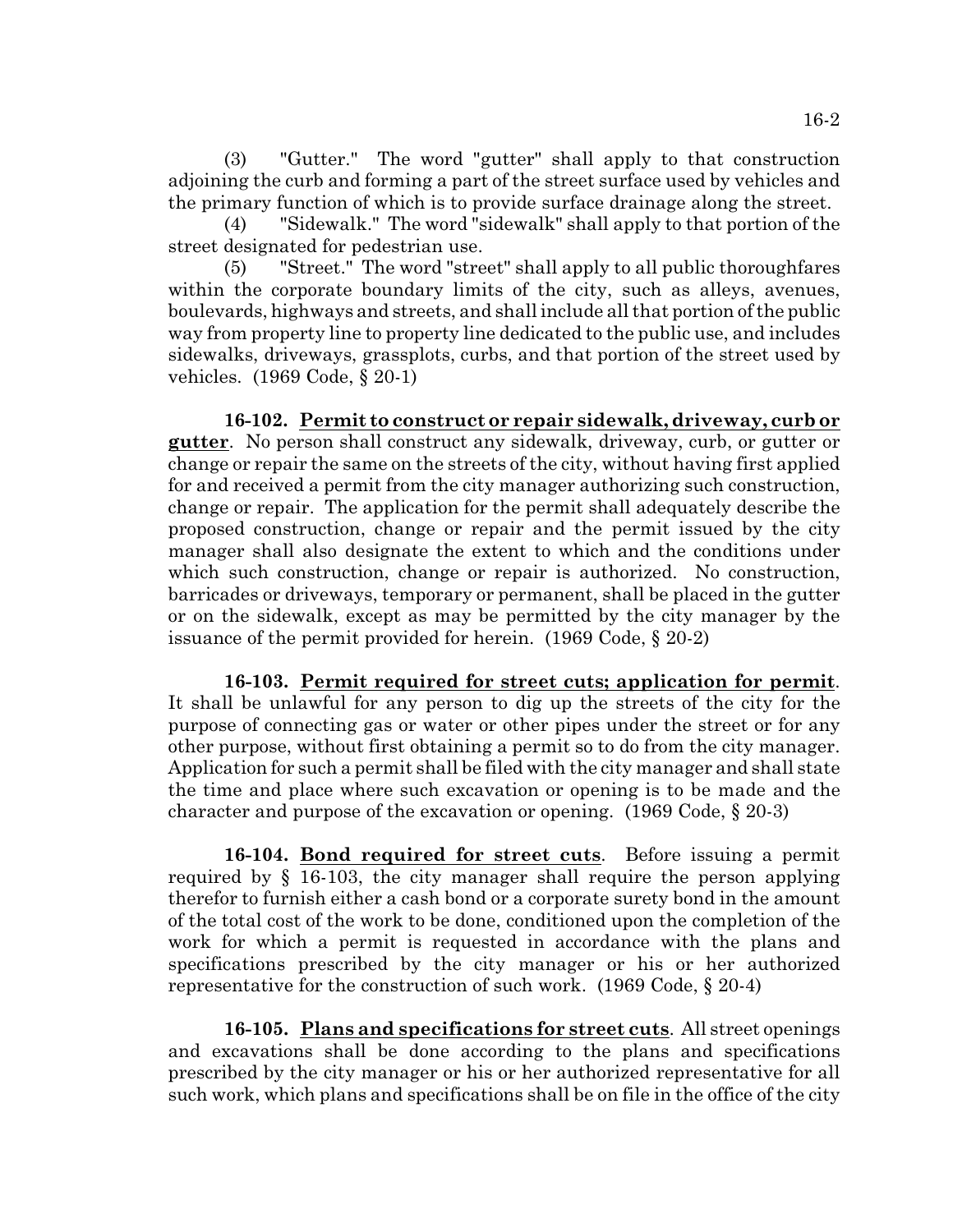manager or his or her authorized representative. Such plans and specifications shall also accompany each permit issued under this chapter authorizing street openings or excavations. Refusal to construct any street openings, excavations or alterations in accordance with such plans and specifications shall be grounds for refusal of the permit required by this chapter. (1969 Code, § 20-5)

**16-106. Installation of driveway approaches by city**. Upon request of any owner or occupier of premises adjacent to a street, the city manager is authorized to use city forces and equipment in the removal of curbs and the installation of the approach across the gutter for entry to a driveway, for fee to be paid by the person requesting the work, as established by the city council. (1969 Code, § 20-6)

**16-107. Median cuts by city**. When a median cut has been authorized as provided in this chapter, the city manager is authorized to use city forces and equipment in making such cut, when requested by any owner or occupier of premises adjacent to the streets where such cut is being made, or when requested by the person who has obtained the authorization for the median cut, and the city manager will perform such work and recover the costs thereof from the person requesting and receiving the services. (1969 Code, § 20-7)

**16-108. Removal of building materials from gutters**. In the event that any person performing or having work done under a permit issued under this chapter places, in the gutters of the streets, any concrete, asphalt or other road building materials in such a manner as to interfere with the primary function of such gutter in providing surface drainage along the street, it shall be the duty of the city manager to notify the person responsible therefor, in writing, that the same must be removed within ten (10) days and that upon failure so to do, the city manager will bring about the removal of such obstruction and assess the total cost of such removal to the person responsible for such obstruction. (1969 Code, § 20-8)

**16-109. Use of streets for selling goods, wares and merchandise from vehicles**. It shall be unlawful for any person to use and maintain any wagon, automotive vehicle or any other type of conveyance on any street or thoroughfare in the city as a base of operation for making direct sales and delivering goods, wares or merchandise to purchasers. Nothing herein contained shall be construed as preventing the use of such vehicles on the streets for the purpose of delivering merchandise to purchasers or prospective purchasers, if such sale or delivery is not made within the street or thoroughfare.  $(1969 \text{ Code}, \, \text{\&} 20-9)$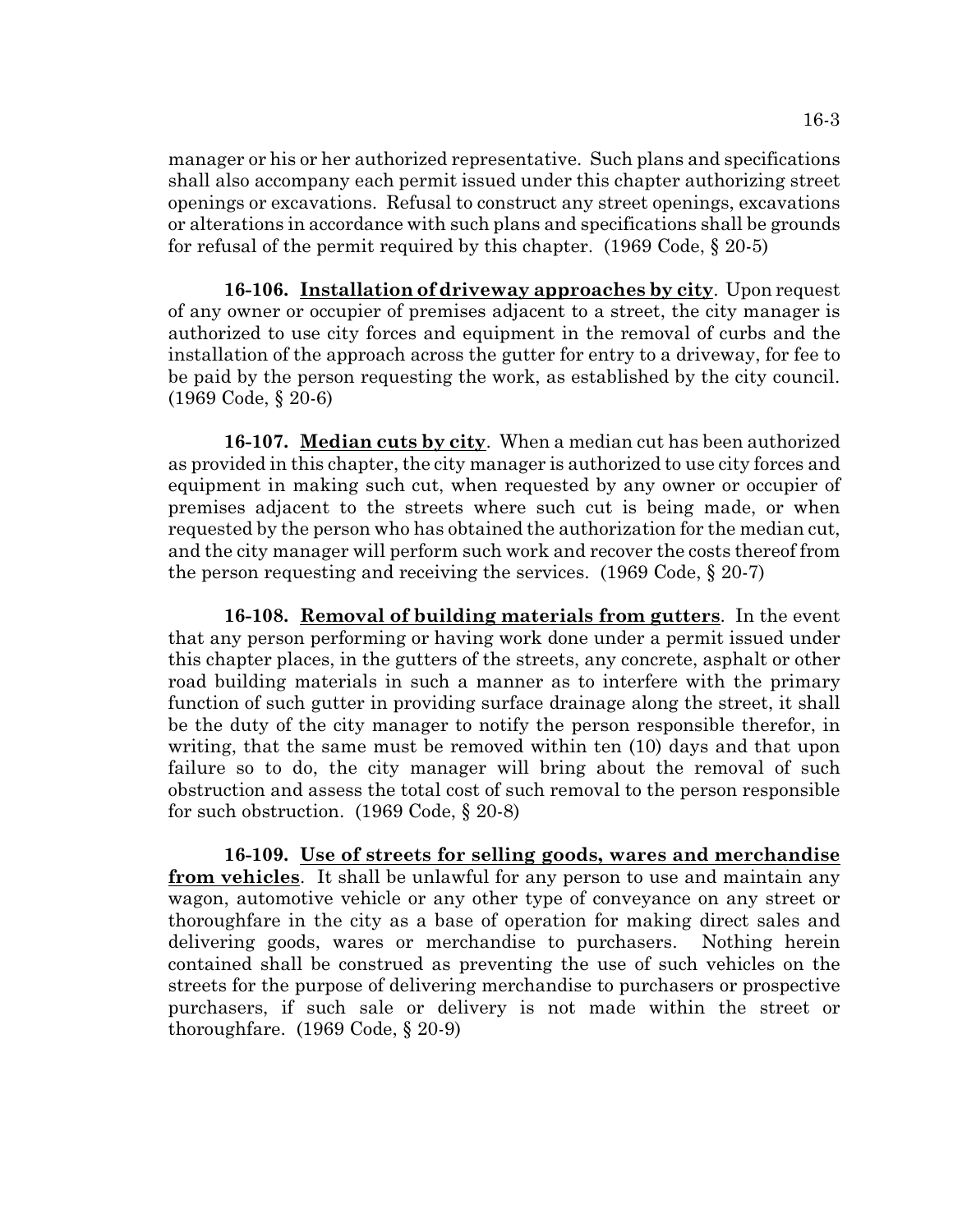**16-110. Owners and occupants of abutting property to keep sidewalks free of litter**. Persons owning or occupying property shall keep the sidewalk in front of their premises free of litter. (1969 Code, § 20-10)

# **16-111. Development and maintenance--residential streets**.

(1) New streets. Development of new residential streets in the city shall be according to subdivision requirements. The city shall maintain such streets by resurfacing as needed at no direct cost to abutting property owners.

(2) Existing streets. Existing residential streets shall be maintained by the city with resurfacing and stabilizing of shoulders as needed at no direct cost to abutting property owners. When the public necessity indicates, as determined by city council upon recommendation of the Oak Ridge Regional Planning Commission, improvement of the street will be made by the city with the construction of curbs and gutters, storm drainage and the proper width and with correction of lines-of-sight at intersections, all as indicated in the subdivision regulations according to the following:

(a) The city shall pay the entire cost of correcting vertical curves to improve lines-of-sight.

(b) The costs for curbs and gutters, storm drainage, widening of the street to the prescribed width, and resurfacing are to be shared by the city and the benefitted abutting property owners. The portion of costs to be borne by benefitted abutting property owners shall not exceed fifty percent (50%) of the total costs but this may be decreased by the instrument establishing the assessment district. Within the limits above, the proportion of costs to be borne by each benefitted abutting property owner is to be determined in the manner provided by the state statutes. (1969 Code, § 20-11)

**16-112. Development and maintenance--collector streets and thoroughfares**. (1) New streets. The necessary rights-of-way for new collector streets and thoroughfares shall be dedicated by the developer to the city according to the major thoroughfare plan of the city. Development of such streets shall be by the contractor or developer to residential standards according to subdivision requirements with participation by the city for development in excess of a residential street. The city shall maintain such streets with resurfacing as needed at no direct cost to abutting property owners.

(2) Existing streets. The city shall provide routine maintenance and resurfacing as needed on existing collector streets and thoroughfares at no direct cost to abutting property owners. When the public necessity indicates, as determined by city council upon recommendation by the Oak Ridge Regional Planning Commission, improvement of the street will be made by the city with the construction of curbs and gutters, storm drainage and the proper width and with correction of lines-of-sight at intersections, all as indicated in the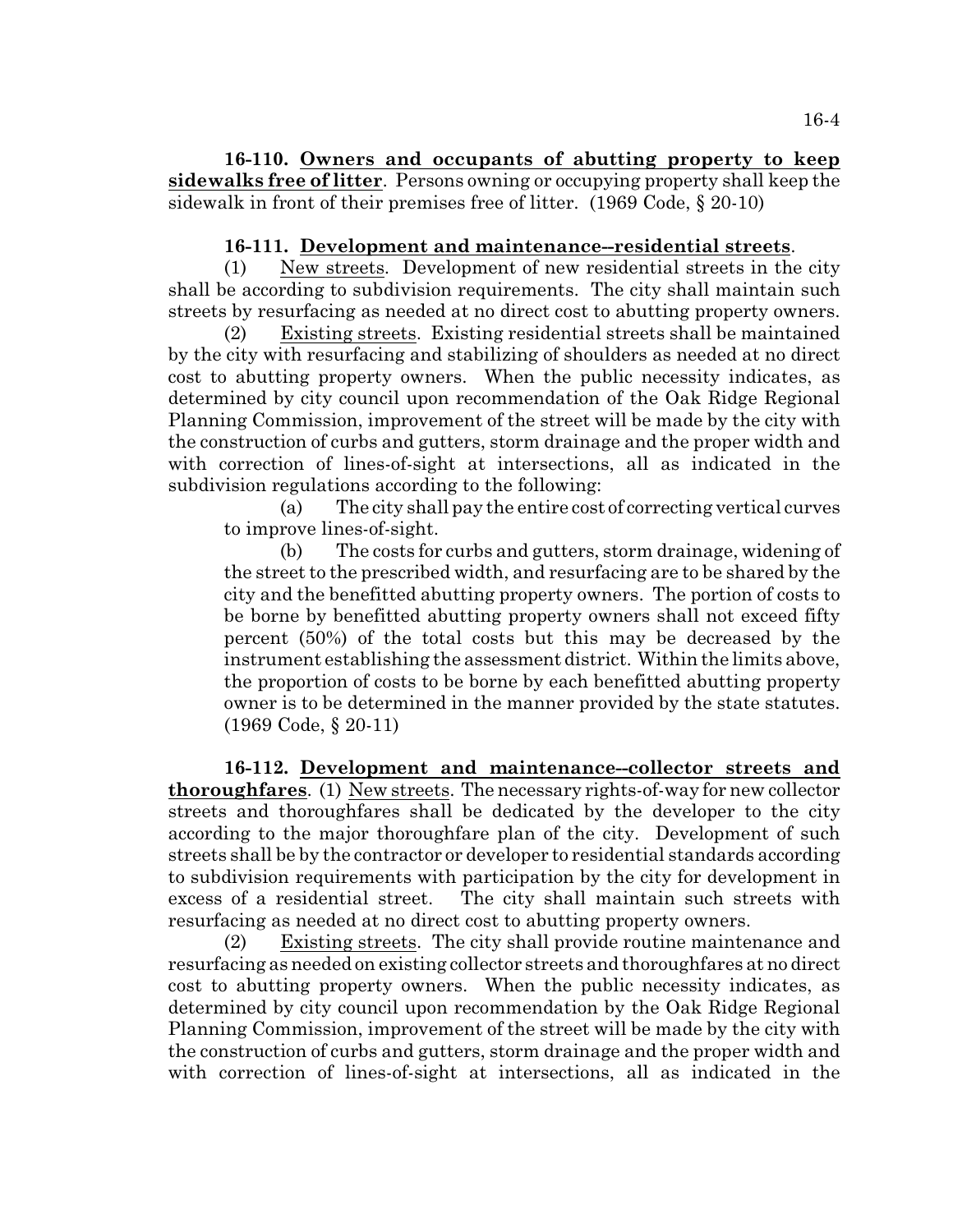subdivision regulations and major thoroughfare plan and in accordance with § 16-111 above. (1969 Code, § 20-12)

**16-113. Development and maintenance--sidewalks**. (1) Areas adjacent to community-serving facilities. New sidewalks may be required in areas adjacent to community-serving facilities. The necessity for and exact location of these walks are to be determined by city council upon recommendation of the Oak Ridge Regional Planning Commission. The cost of these sidewalks is to be borne by the city.

(2) Other areas. New sidewalks in areas other than around community-serving facilities are to be provided for through appropriate proceedings for an assessment district. The cost of these sidewalks is to be borne on a fifty-fifty basis between the city and the property owner, with the city to bear fifty percent (50%) thereof, and fifty percent (50%) charged to any adjoining property owners in the manner provided by the state statutes.

(3) Existing sidewalks. The city shall maintain existing sidewalks with resurfacing for replacement as needed at no direct cost to abutting property owners. (1969 Code, § 20-13)

**16-114. Development and maintenance--damages, liability**. Notwithstanding §§ 16-111, 16-112, and 16-113 above, the city shall not be liable for, or pay the cost of, correcting damages to streets and sidewalks where such damages are directly attributable to an abutting property owner, a developer or other contractor. Repair and maintenance under these circumstances shall be at the expense of the party of parties causing the damages. (1969 Code, § 20-14)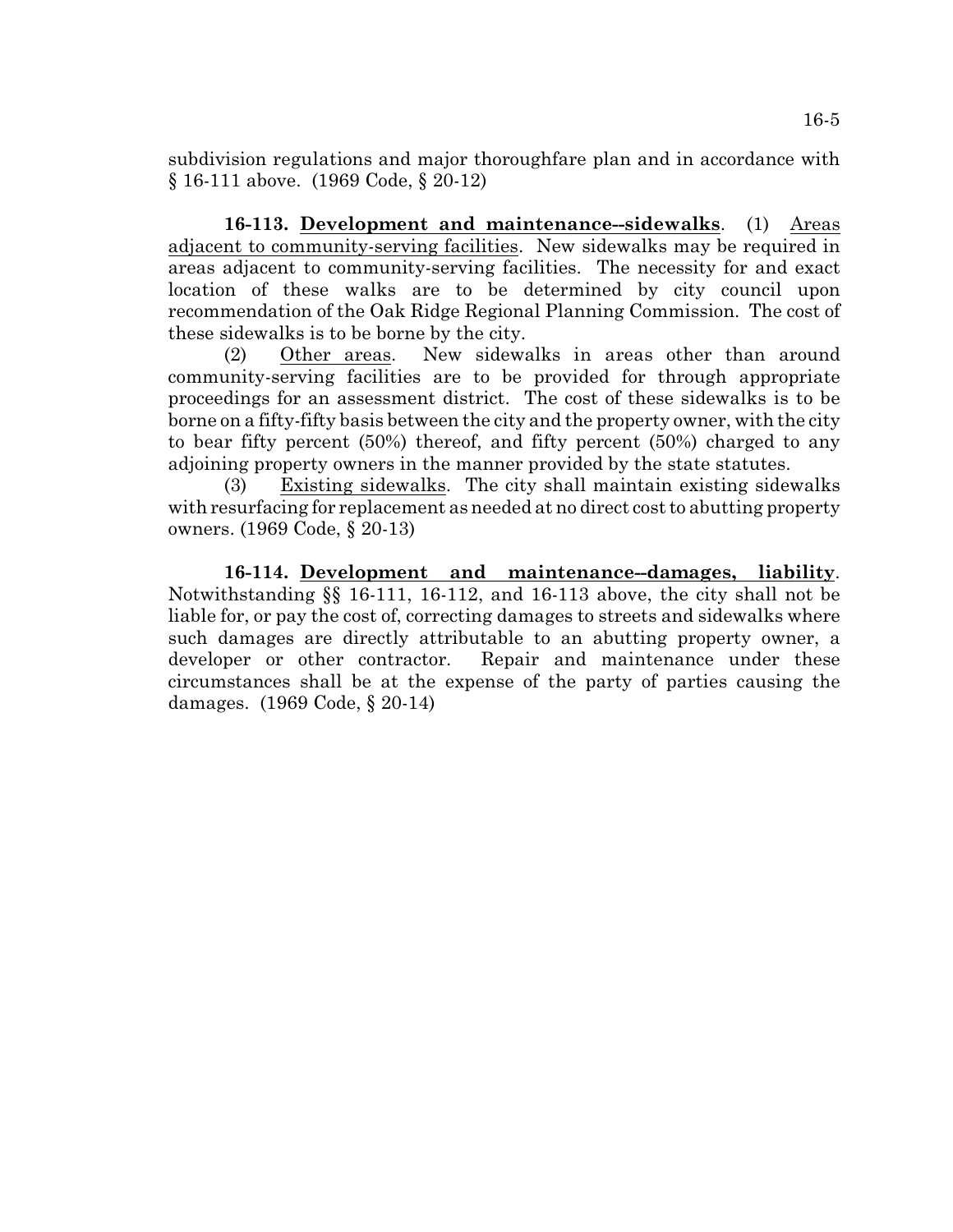#### **CHAPTER 2**

## **SIGNS IN RIGHTS-OF-WAY**

#### **SECTION**

16-201. Definition. 16-202. When permitted. 16-203. Removal.

**16-201. Definition**. A "sign," within the meaning of this chapter, is any structure defined as a "sign" under the zoning code of the city. (1969 Code,  $§ 20-21)$ 

**16-202. When permitted**. (1) Except as otherwise provided herein, it shall be unlawful for any person to place, maintain or to continue the use of any sign within the public right-of-way of any road or street or other public way within the city. Approved signs erected in sign districts pursuant to permits issued under the provisions of the zoning code of the city will be permitted.

(2) Where the right-of-way reserved, excepted or granted to the city exceeds one hundred fifty (150) feet in width, the city manager, on application, may approve the erection of signs with the right-of-way, provided such approval shall not be granted for any sign within seventy-five (75) feet of the center line of such right-of-way.

(3) This section shall not apply to publicly owned signs such as trafficcontrol signs. (1969 Code, § 20-22)

**16-203. Removal**. The city manager is authorized and directed to remove any sign which is being maintained or continued in use in violation of this chapter; provided, however, that no sign shall be removed until the city manager has given the owner or the person having control of the same not less than ten (10) days' notice in writing of his or her intention to remove such sign. (1969 Code, § 20-23)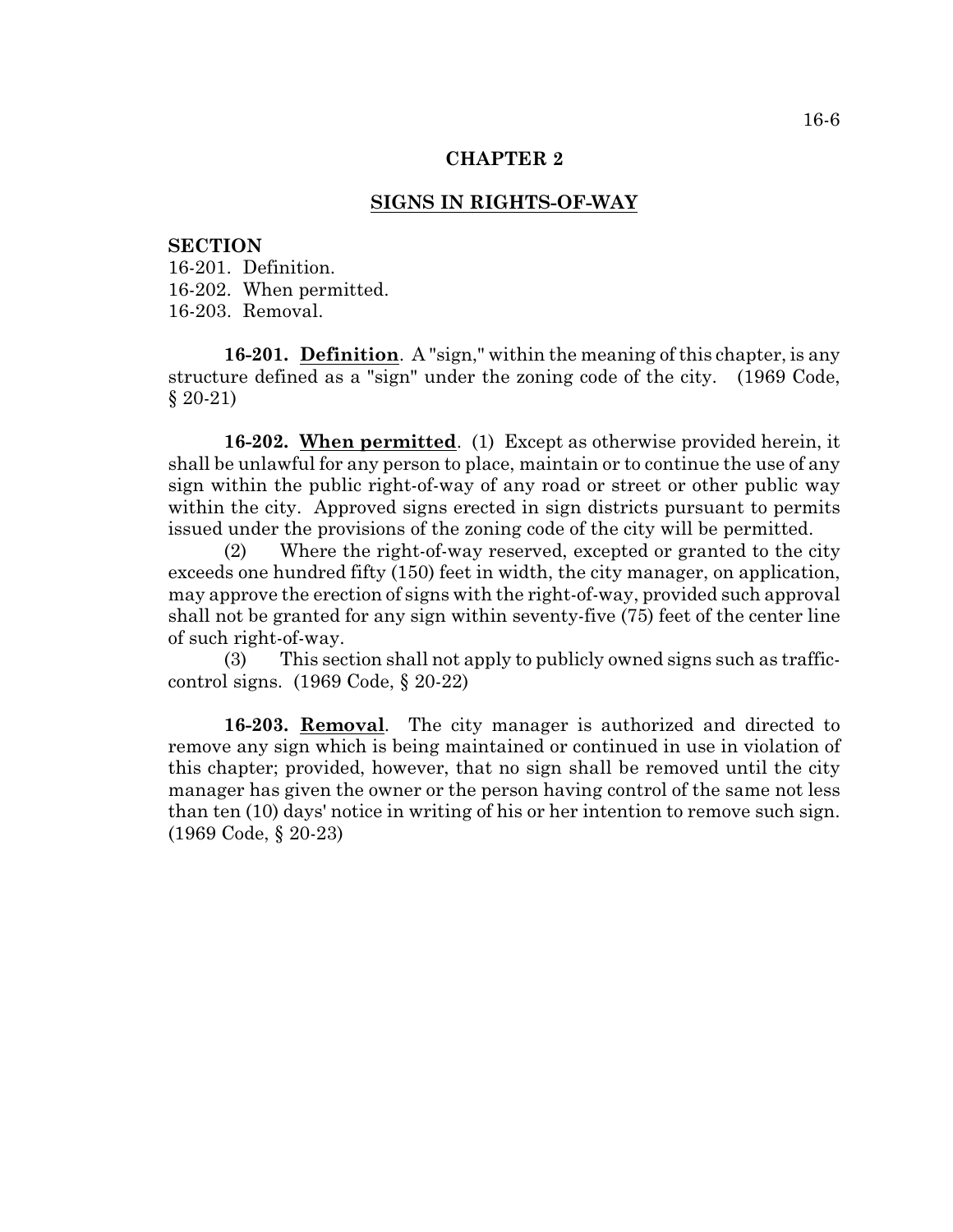#### **CHAPTER 3**

#### **LINES OF SIGHT AT INTERSECTIONS**

#### **SECTION**

16-301. Definitions.

16-302. Designated.

16-303. Intersection is hazardous if safe line cannot be established.

16-304. Order to remove obstructions.

16-305. Removal of obstruction by city.

**16-301. Definitions**. For the purposes of this chapter, the following definitions shall apply:

(1) "Minor street." The term "minor street" means any street upon which the driver of a motor vehicle is required to come to a full stop by a stop sign or other similarly used device before entering the intersection.

(2) "Safe line of sight." A "safe line of sight" is defined as the field of unobstructed vision sufficient to observe clearly any object of a height of four (4) feet which is in any part of the traffic lane, the flow of which is approaching the intersection between the sighting position and the distance specified in § 16-302.

(3) "Traffic way." The term "traffic way" means the entire width between property lines (or boundary lines), of which any part is open to the use of the public for purposes of vehicular traffic as a matter of right or custom. (1969 Code, § 20-34)

**16-302. Designated**. The line of sight on the intersecting street shall be a distance measured in feet equal to the sum of eight (8) times the posted speed limit on the major street, measured to the left of a projection of the curbline nearest the sighting position on a minor street, and a distance in feet equal to the sum of ten (10) times the speed limit on the major street to the right of such projection. (1969 Code, § 20-35)

**16-303. Intersection is hazardous if safe line cannot be established**. It is hereby declared that if, at any intersection of two (2) streets, the minor of which from a height of fifty-four (54) inches above ground level, at a sighting position on the pavement eight (8) feet from the right-hand curb to a driver facing the intersection and eight (8) feet from the curbline of the intersecting street (or if either of these streets has no curb, from the edge of the traffic way), a safe line of sight both to his or her right and to his or her left for the driver of a vehicle stopped at that point cannot be established, such intersection shall constitute a hazardous intersection. (1969 Code, § 20-36)

**16-304. Order to remove obstructions**. The city manager shall have the authority, when hazardous intersections, as designated in this chapter, are